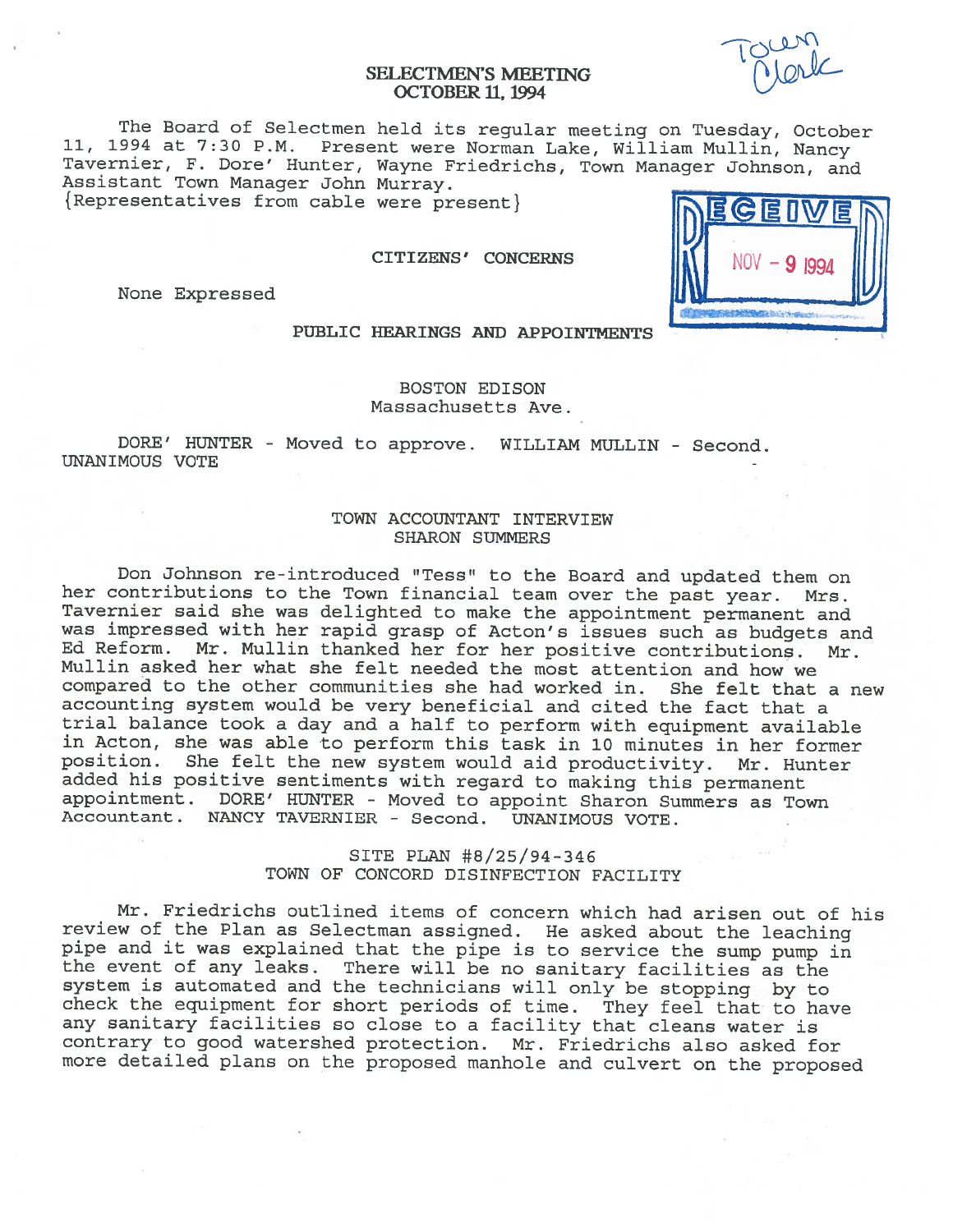wetlands crossing and water balance calculations. They said the runoff would be similar to <sup>a</sup> residential driveway and would be minimal.

Mrs. Tavernier asked about several issues pertaining to the site. She asked about whether or not the site would be loomed and seeded at completion and asked them to do this as <sup>a</sup> result of comments from staff. She asked why they wanted <sup>a</sup> waiver from the detention area. Initially they requested it before pavemen<sup>t</sup> was introduced, they assumed minimal runoff and errosion and felt the loss of recharge was very small in this area, and they are down stream from the recharge area. Mr. Hunter wanted to see the calculations anyway to verify the opinion that it was not needed. Mrs. Tavernier also asked to see the calculations to see whether or not <sup>a</sup> basin would or would not be required based on their assumptions.

After much discussion about the timeframe requirements for meeting the DEP filings, and taking into account that the Town of Concord is under <sup>a</sup> Consent Order and must advertise prior to November 19th, the Board decided to continue the hearing and ask staff to incorporate and attempt to resolve the concerns into <sup>a</sup> Decision for Board review and approval at the next meeting.

DORE' HUNTER - Moved to continue the hearing to October 25 at 7:45 P.M. NANCY TAVERNIER- Second. UNANIMOUS VOTE.

Fee Waiver Discussion - The Board discussed the Request for Fee Waiver from the Town of Concord. Mr. Hunter felt that the staff had performed many hours of review and that it would not be appropriate to waive this fee and further noted that Acton not would have expected to have <sup>a</sup> fee waived for <sup>a</sup> project with so much staff time involved in review and refinements...

WILLIAM MULLIN - Moved to not gran<sup>t</sup> the Fee Waiver Requested by the Town of Concord with respec<sup>t</sup> to the Site Plan. NANCY TAVERNIER - Second. UNANIMOUS VOTE.

#### CONSENT CALENDAR

DORE' HUNTER - Moved to accep<sup>t</sup> the Consent Calendar as printed. WILLIAM MULLIN - Second. UNANIMOUS VOTE.

### SELECTMEN'S BUSINESS

COMMUTER RAIL - Mr. Hunter commented on the quality of the letter sent by Concord regarding the Fitchburg line improvements. He would like to see the Town of Acton suppor<sup>t</sup> their letter and send one echoing our concerns and suppor<sup>t</sup> of the issues highlighted by Concord. BORE' HUNTER - Moved to instruct the Town Manager to send <sup>a</sup> letter endorsing Concord's ideas. NANCY TAVERNIER - Second. UNANIMOUS VOTE

EAGLE SCOUT - Mr. Hunter will attend both on behalf of the Board. Christine to forward paperwor<sup>k</sup> to Mr. Hunter for presentation.

61 FORESTRY LAND - NEWSHAM, 45 Piper Road and PANNELL, Off Carlisle Road - BORE' HUNTER - Moved to not exercise the Town's Right of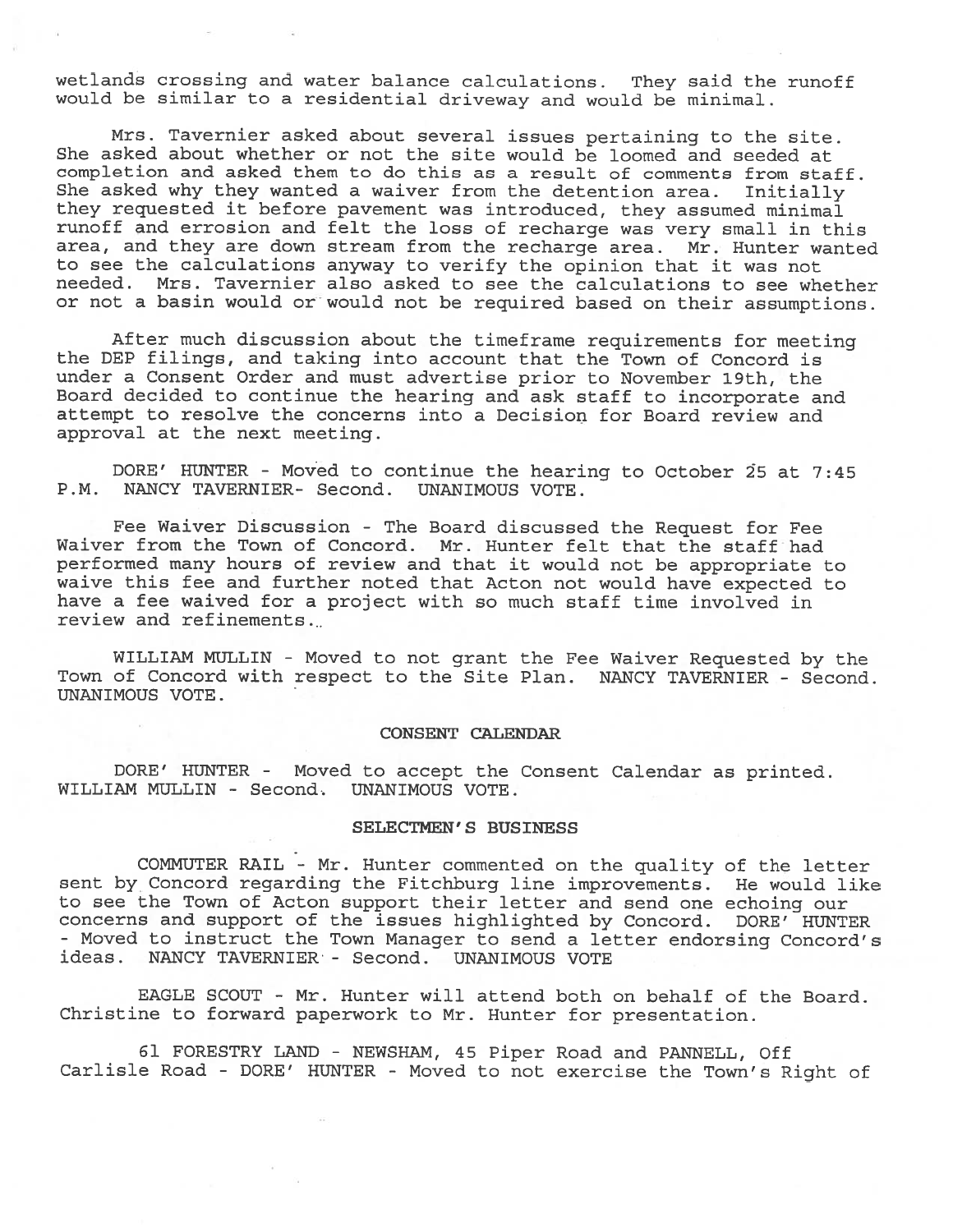First refusal with regard to the two parcels offered. WILLIAM MULLIN - Second. UNANIMOUS VOTE.

TRAIN WHISTLES - Mrs. Tavernier updated the Board on her conversation with <sup>a</sup> Acton Commuter who had experienced <sup>a</sup> tough time with a conductor on the train regarding the whistle issue. She again<br>applauded the Governor for signing the Bill into law and will follow up with the proper authorities with regard to the conductor issue.

COMMUTER LOT REPORTED VANDALISM - The Board discussed the recent reports in the press regarding the Lot. Don Johnson has discussed this with the Police Chief and is awaiting <sup>a</sup> formal report, but it was his understanding that it is attributed to several neighborhood children and the theft of <sup>a</sup> bicycle. He will forward the report from the Police Department. The lights will be discussed with Dick Howe to see if they can't have the wattage increased on the existing lighting.

SOUTH ACTON SEWERS - Mrs. Tavernier discussed the inquiries she has been receiving about the South Acton and possible sewering. She feels that we have to bring the issue to closure. We need to get the \$300,000 from the Sweeney Project and put it with the remaining Great Hill monies and find out if it will cover a package treatment plant. The cost analysis previously worked out assumed a \$13,000 to \$20,00 per household cost. The issues would need to be laid out in front of the property owners affected. She feels we don't have a regional or possible solution at present and the \$300,000 to \$450,000 is real and we don't know if the new technologies for cheap sewering will come to reality.

Mr. Mullin felt we should look forward to using the money to address this issue, he would recommend the Town Manager make recommendation on this issue.

Mrs. Tavernier felt this would dovetail into the Budget Process if these processes were to be <sup>a</sup> capital project. Mr. Hunter agreed we needed to move forward. The Board agreed that <sup>a</sup> plan would have to be constructed that clearly outlined options. That if you did not choose to participate on the first round, you lost your rights, or can you exlude someone if the <sup>p</sup>ipe goes right by them? Don thought we needed to look into options and asked for <sup>a</sup> level of expenditure for engineers and legal costs be authorized for consideration of these issues. Mr. Lake would like to see the numbers and what percentage we have to contribute etc. Mrs. Tavernier said that the Board would have to make <sup>a</sup> decision on what to do once and for all.

ESTABLISHMENT OF BUSINESS OUTREACH PROGRAM - Mr. Mullin spoke about the upcoming Tax Classification hearing and the perception that the Town unreceptive toward businesses. The Town has produced several publications on permitting and has distributed them to the business community regarding steps by step permitting process actions. He felt we should take <sup>a</sup> more outreach approach, create some person to be <sup>a</sup> business ombudsmen, second, create <sup>a</sup> business team which would be available to businesses during certain hours to address concerns and issues. We would create an outreach program to business to help them feel that we want them. Nancy felt the Chamber could arrange <sup>a</sup> monthly visit to Town Hall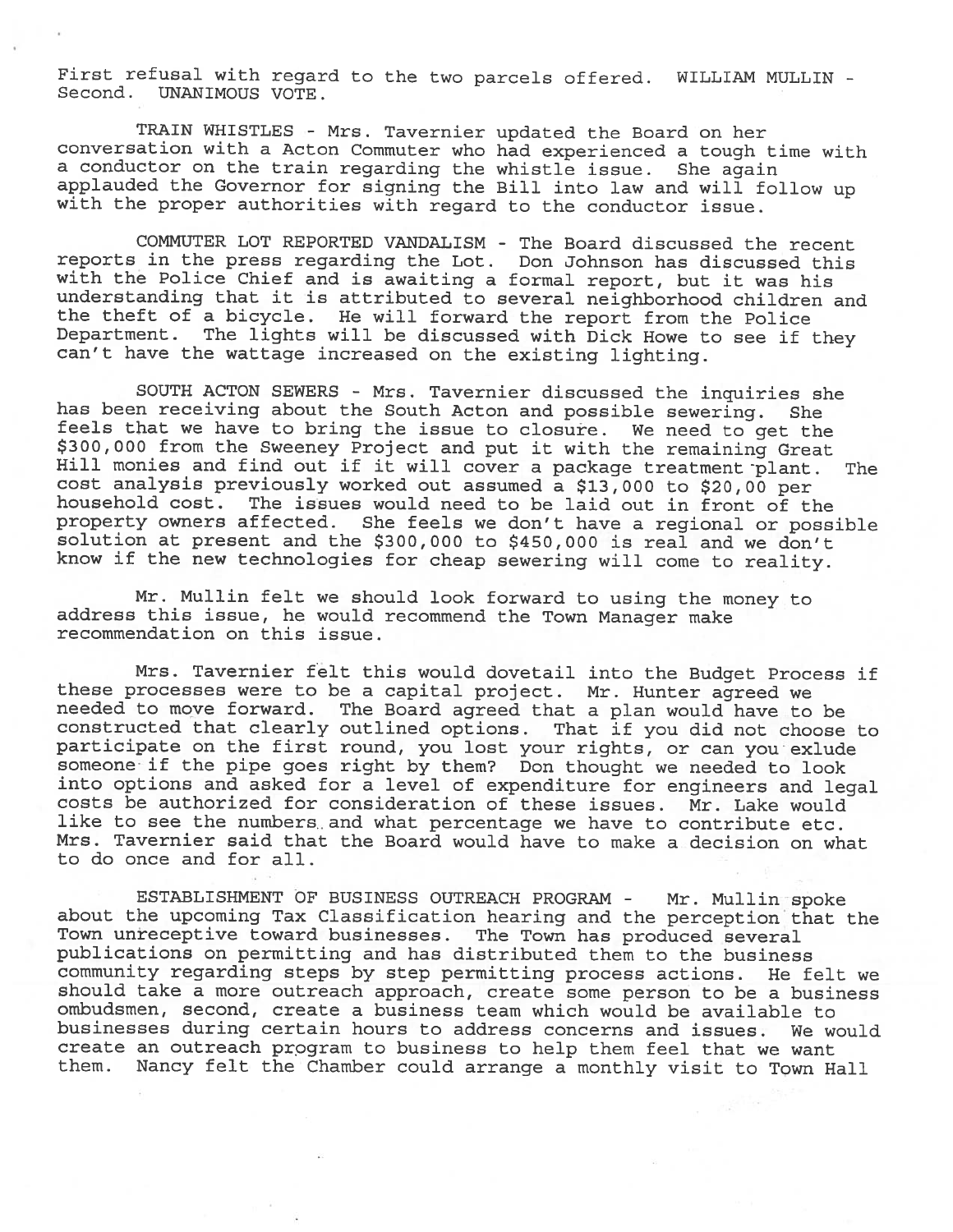which would be more time efficient for staff.

#### TOWN MANAGER' S CONCERNS

CABLEVISION - Mr. Johnson asked for the Board's direction with regard to the letter prepared for Cablevision regarding additional drops performed for the School Department and how it might impact future drops on the municipal side. DORE' HUNTER - Move to approve the letter as written. NANCY TAVERNIER - Second. UNANIMOUS VOTE

NANCY TAVERNIER - MOVED to go into Executive Session for the purpose of discussion negotiations. WILLIAM MULLIN - Second. Roll Call Taken, All Ayes, UNANIMOUS VOTE. The Board adjourned into Executive Session at  $9:00$  P.M.

 $\ell u$ Mancyl. Varchener  $\theta$  /  $11/8/94$ Date<sup>1</sup>

M. Joyce Recording Secty.  $cmjW11 - (561)$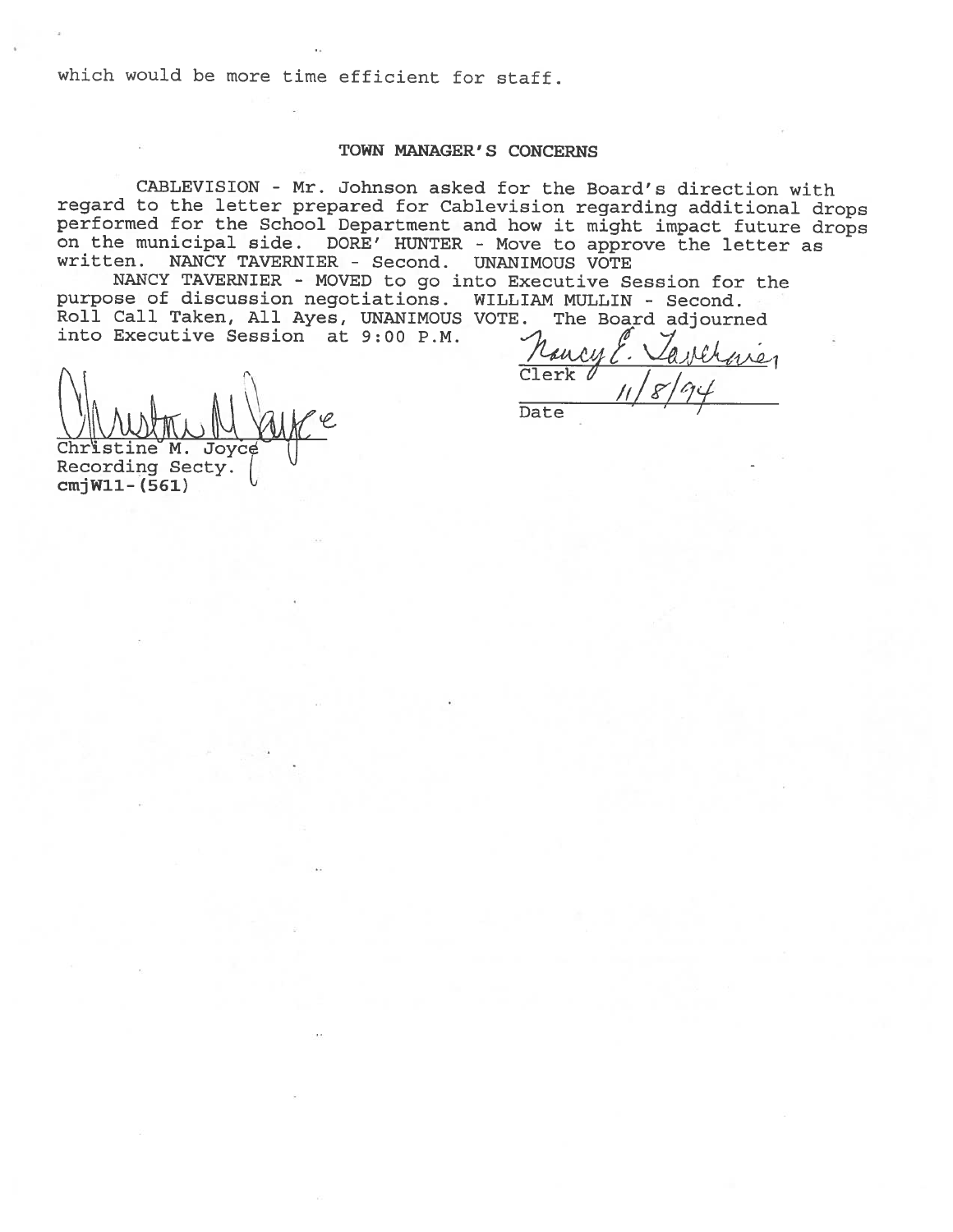October 7, 1994

TO: Board of Selectmen

FROM: NORMAN D. LAKE, Chairman

SUBJECT: SELECTMEN'S REPORT

# ######################################################################

AGENDA

### ROOM 204

### October 11, 1994

- I. CITIZEN'S CONCERNS
- II. PUBLIC HEARINGS & APPOINTMENTS
- 1. 7:31 Boston Edison- Massachusetts Ave. Enclosed <sup>p</sup>lease find petition and staff comment for Board action.
- 2. 7:35 Sharon "Tess" Summers Ms. Summers will be in regarding the Town Accountant Appointment.
- 3. 7:45 SITE PLAN #8/25/94-346 Disinfection Facility behind 339 Nagog Hill Road - Enclosed <sup>p</sup>lease find the application and staff comment regarding the proposed disinfection facility to be built by the Town of Concord off of Nagog Hill Road for Board review.

#### III. SELECTMEN'S BUSINESS

- 4. SOUTH ACTON SEWERS Enclosed <sup>p</sup>lease find <sup>a</sup> letter from Mr. Glannon regarding potential South Acton sewering for Board discussion.
- 5. EAGLE SCOUT -Enclosed please find two invitations for Board assignment.
- 6. 61 LAND OFFER NEWSHAM PROPERTY 45 Piper Road Enclosed please find notification to remove from 61 status, Bona fide Purchase and Sale agreement and staff comment for Board action.
- 7. <sup>61</sup> LAND OFFER PANNELL PROPERTY Carlisle Road Enclosed <sup>p</sup>lease find notification to remove from 61 status, bona fide Purchase and Sale agreement and staff comment for Board action.